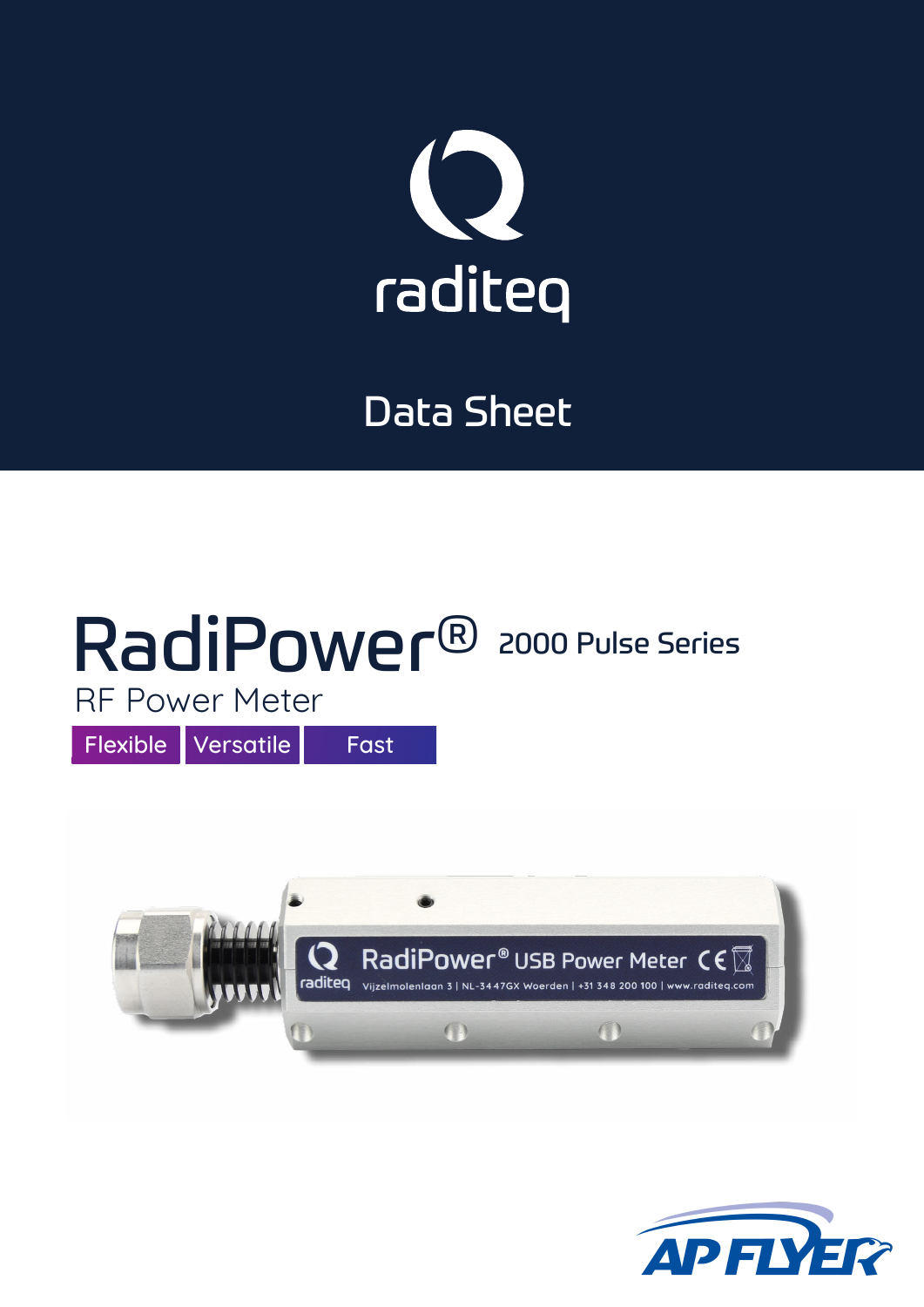# RadiPower® Pulse Series

### The accurate EMC Power Meter

### Flexible Versatile Extensible

An adequate power meter is indispensable to perform reproducible and reliable RF power measurements. The RadiPower® Pulse offers a range of RF power meters dedicated for RF/Burst power measurements. The RadiPower® Pulse USB power heads are affordable, accurate and extremely fast. The RPR2006P provides measurements over a frequency range from 9 kHz up to 6 GHz. The RPR2018P measures over a frequency range of 80 MHz up to 18 GHz.

#### Extremely Fast

The RadiPower® Pulse USB power heads perform power measurements with a maximum sampling speed of 1 million samples per second! By using such a high sampling mode it is capable to measure RF Burst/Pulse signals with pulse durations down to 2 sec and it can measure CW and RMS power as well.

#### Accurate

Next to speed, accuracy is another main requirement when performing RF Burst/Pulse power measurements. The RPR2006P allows high precision RF power measurements with a high dynamic range of over 65 dB. Both power meters provide a basic accuracy of 0.25 dB and are way within requirements for measurements in accordance to international EMC immunity standards.

#### Flexible

The RadiPower® plug-in card (USB1004A) contains 4 USB slots to connect a maximum of four RadiPower® power heads of any combination and is designed to fit into the RadiCentre® EMC test systems. Alternatively the RadiPower® heads can be connected directly to a PC USB port.

#### 'RMS' and 'Peak' mode

Using the 'RMS' mode an unmodulated RF power signal can be measured with a maximum speed of 10 MSps. But, the RadiPower® Pulse is not only able to measure extremely fast. In 'Peak' mode the RadiPower® Pulse keeps track of the highest level detected. This can be done for an infinite time.

#### 'Envelop trace' mode

The 'envelop trace' mode can be used to visualize an RF/Burst signal using an internal buffer that can store 4.000 samples, using 2.000 pre-trigger measurements and 2.000 post-trigger measurements. The RadiPower® supports 'edge' or 'level' triggering modes and using this mode RF Burst signals can be visualized in a very easy way. This unique function can be used to perform different kind of RF Burst/Pulse measurements including the RI-114 Radar Pulse power measurements in accordance to the Automotive Ford standard FMC1278.

#### Software support

The standard RadiMation® FREE freeware control software fully supports the RadiPower® measurement modes where the measurement parameters can be configured and the results are graphically displayed or printed/exported. Beside this RadiMation® EMC test software can be used to perform fully automated immunity tests and control of the RadiPower power meter. Using the instrument command codes the RadiPower® can be used with any other software control package.